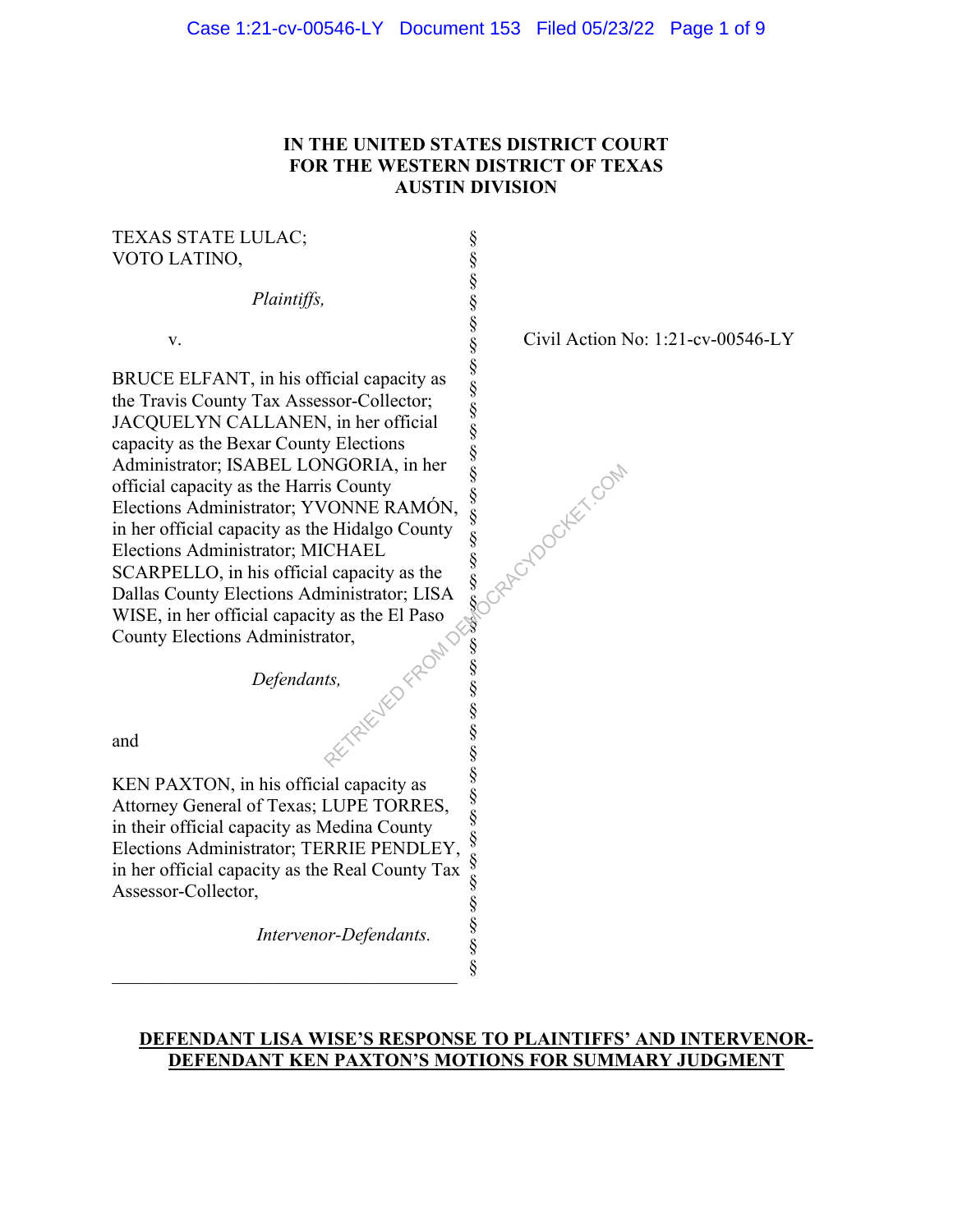#### **INTRODUCTION**

Defendant Lisa Wise submits this brief in response to Plaintiffs Texas State LULAC and Voto Latino's Motion for Summary Judgment ("Plaintiffs' Motion") (ECF No. 140) and Intervenor-Defendant Ken Paxton's Motion for Summary Judgment ("State's Motion") (ECF No. 138).<sup>1</sup> In their Motions, Plaintiffs and the State adopt differing interpretations of Section 1 of S.B. 1111 (the "Residence Restriction"), underscoring ambiguities inherent in that provision. Plaintiffs are rightfully concerned that this provision, by disallowing voters from establishing a residence "for the purpose of influencing the outcome of a certain election," S.B. 1111 § 1 (Pls.' App. 001 (ECF No. 141)), may sweep in a wide range of expressive activity and speech that is protected by the First Amendment. On the other hand, the State argues the provision changes little, claiming that as long as the voter registers to vote where they live, the provision is agnostic as to the voter's intentions for doing so. may sweep in a wide range of expressive<br>lment. On the other hand, the State argues<br>voter registers to vote where they live, the<br>ng so.<br>bout the meaning and sweep of the Resid<br>rs in her county and in turn hinders those<br>vote

This lack of clarity about the meaning and sweep of the Residence Restriction hinders Ms. Wise's ability to advise voters in her county and in turn hinders those same voters from exercising their constitutional rights to vote and to freedom of speech. Defendant Wise therefore respectfully requests that the Court issue a judgment that sets forth the scope of the Residence Restriction, and that addresses any constitutional infirmities with its scope. Defendant Wise has similar concerns regarding the other two challenged provisions, as noted below.

<sup>&</sup>lt;sup>1</sup> Intervenor-Defendants Lupe C. Torres, in his official capacity as Medina County Elections Administrator, and Terrie Pendley, in her official capacity as Real County Tax Assessor-Collector, filed a joinder to Intervenor-Defendant Ken Paxton's Motion for Summary Judgment. *See* Notice of Joinder (ECF No. 139).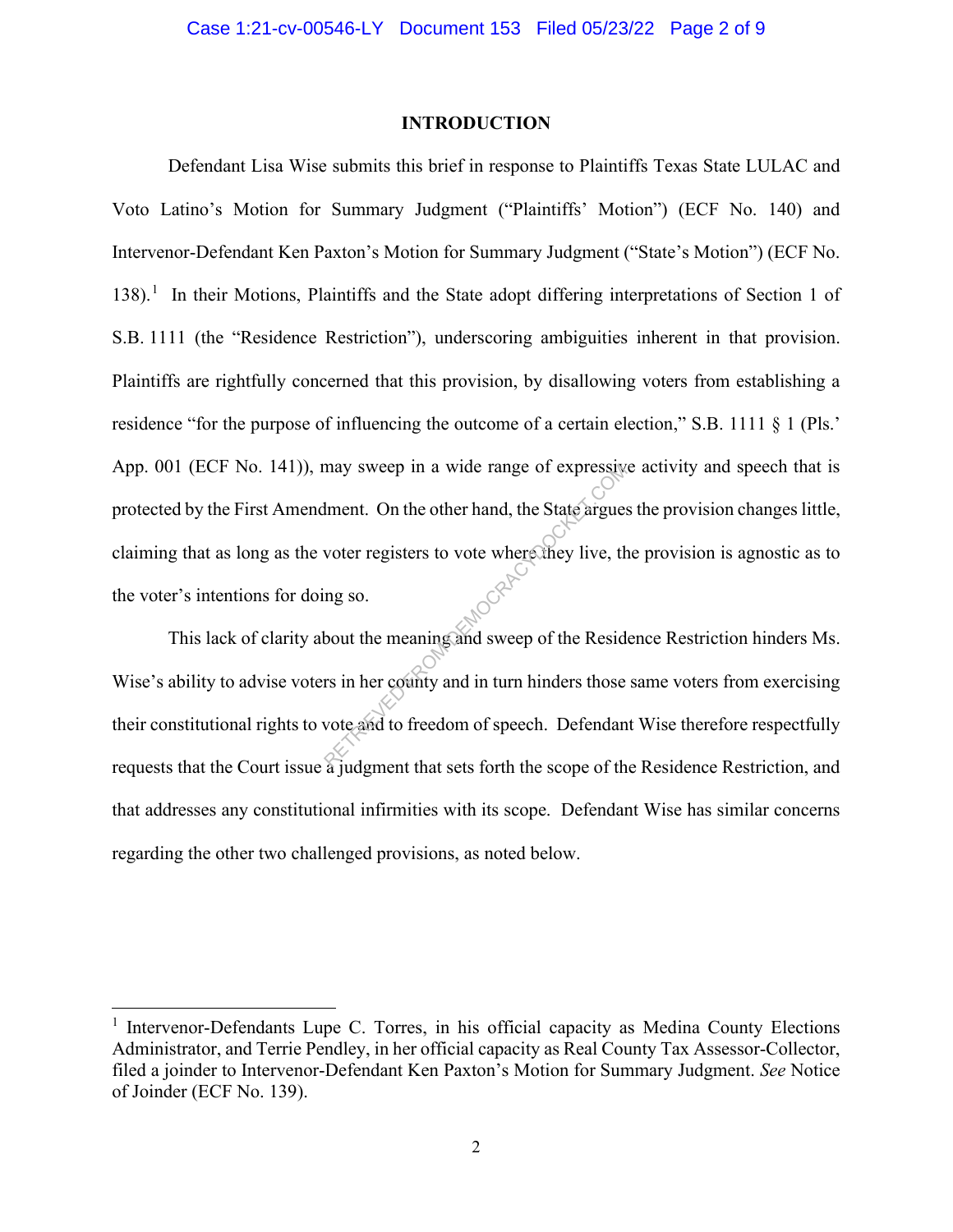#### **ARGUMENT**

The Residence Restriction bars individuals from "establish[ing] residence for the purpose of influencing the outcome of a certain election," but it fails to define what it means to "establish residence" or to "influenc[e] the outcome of an election." *See* S.B. 1111 § 1 (Pls.' App. 001 (ECF No. 141)). As testimony given at depositions and the Parties' Summary Judgment Motions make clear, this failure to define basic terms renders the Residence Restriction unclear and thus difficult if not impossible to administer.

As a threshold matter, the Residence Restriction is sufficiently ambiguous as to leave Elections Administrators like Ms. Wise unable to answer basic questions from voters about how that provision applies to certain practices.<sup>2</sup> For instance, Ms. Wise testified at her deposition that she did not feel prepared to respond to voters' questions because S.B. 1111's "definitions . . . are vague," lack specificity, and "mean different things to different people." *See* Wise Tr. 122:6-21 (Pls.' App. 201 (ECF No. 141)). Ms. Wise was not alone in testifying about the confusion caused by the Residence Restriction. Elections Administrators from the other populous counties named as Defendants in this suit also repeatedly testified that the Residence Restriction is so unclear that they would have difficulty advising voters on how to comply with it. *See* Pls.' Mot. at 15–17 (collecting testimony from county Defendants that the meaning of the Residence Restriction is unclear). RETRIEVED FROM THE RETRIEVED THE RETRIEVED THE RETRIEVED THE TRIED THE TRIED THE TRIED THE TRIED THE TRIED THE TRIED THE TRIED THE TRIED THE TRIED THE TRIED THE TRIED THE TRIED THE TRIED THE TRIED THE TRIED THE TRIED THE T

 $2$  As Elections Administrator for El Paso County, Ms. Wise is charged with overseeing voter registration, in addition to numerous other election-related duties, a role expanded by S.B. 1111. *See* Tex. Elec. Code §§ 31.043 (designating to county elections administrator the duties and functions of voter registrar), 15.051 (requiring the registrar to send confirmation notice to any voter the registrar "has reason to believe" has a "current residence [that] is different from that indicated on the registration records") (as amended by S.B. 1111 § 2), 15.053(a) (requiring such a voter to respond to the registrar with a signed response confirming voter's current residence) (as amended by S.B. 1111  $\S$  4).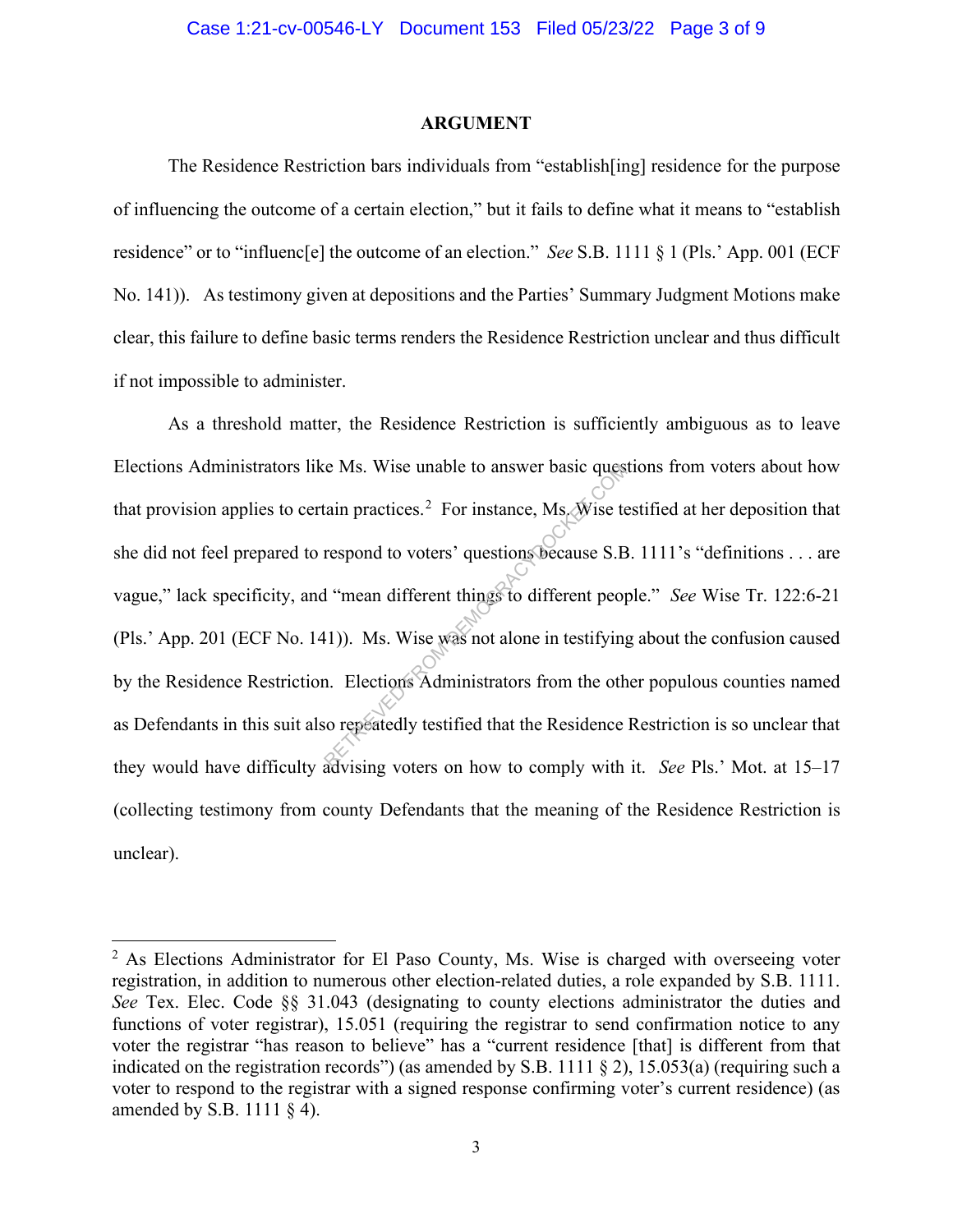#### Case 1:21-cv-00546-LY Document 153 Filed 05/23/22 Page 4 of 9

The Parties in this suit have adopted conflicting interpretations of what the Residence Restriction means and how it applies. As Plaintiffs point out in their Motion for Summary Judgment, Ms. Wise testified that she understands the phrase to mean "to inhabit a location" based on § 1.015(a) of the Texas Election Code, which defines the term "Residence" for purposes of the Code. *See* Pls.' Mot. at 18 (quoting Wise Tr. 92:22-93:3 (Pls.' App. 190–91 (ECF No. 141))).<sup>3</sup> Under this interpretation, S.B. 1111's prohibition could apply to any voter who inhabits a new location and registers to vote there. Notably, however, the Secretary of State's Office has taken the position that a person cannot violate the Residence Restriction, *whatever their motives*, so long as they actually live at their claimed address. *See* Ingram Tr. 98:2-11 (Pls.' App. 239 (ECF No. 141)) (testifying that as used in SB 1111 § 1, the "words 'establish residence' don't mean actually living there," and so a person would not violate the Residence Restriction so long as "they actually lived there"). claimed address. See Ingram Tr. 98:24<br>I in SB 1111 § 1, the "words 'establish rest<br>neutron would not violate the Residence Restrict<br>pretation seems at odds with the Resident<br>"for the purpose of influencing the out-<br>neutron

But the State's interpretation seems at odds with the Residence Restriction's prohibition on establishing a residence "for the purpose of influencing the outcome of a certain election." Based on the plain meaning of this phrase, it appears that voters who actually live at their established residence could nevertheless be deemed to violate this provision of S.B. 1111 if one reason for their relocation was to participate in a political campaign or other electioneering activities in their new community. *See* Pls.' Mot. at 10, 21–22. Plaintiffs are justifiably concerned that this language encompasses numerous forms of expressive activity protected by the First Amendment. *See* Pls.' Mot. at 10 (collecting testimony from state and county defendants that this

<sup>&</sup>lt;sup>3</sup> Section 1.015(a) defines "residence" to mean "domicile, that is, one's home and fixed place of habitation to which one intends to return after any temporary absence." Tex. Elec. Code Ann. § 1.015(a). Defendant Dallas County Elections Administrator Michael Scarpello testified at deposition that he also believes the Residence Restriction's "establish residence" phrase incorporates Section 1.015(a)'s definition of "residence." *See* Scarpello Tr. 61:16–19 (Plaintiffs' App. 172 (ECF No. 141)).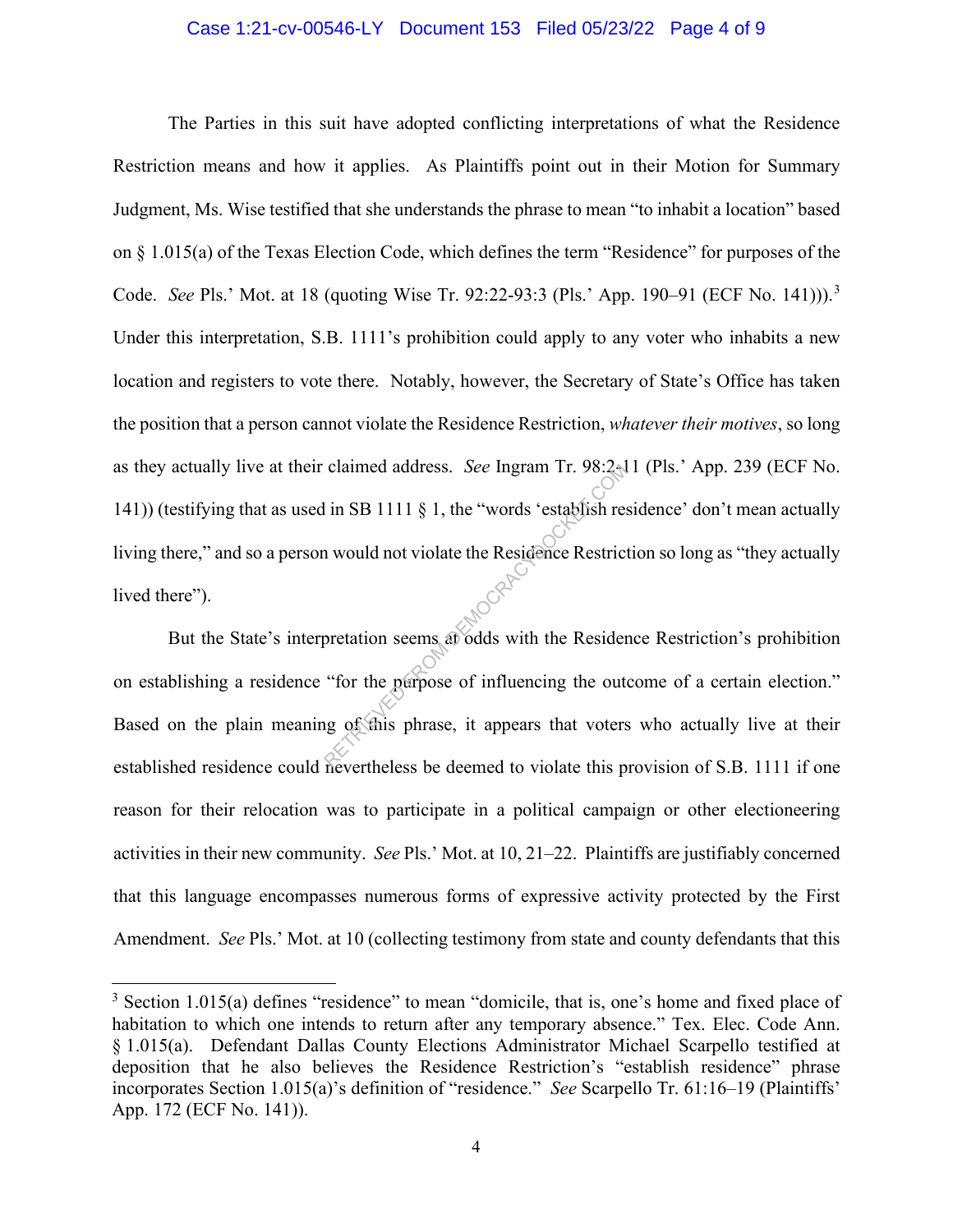#### Case 1:21-cv-00546-LY Document 153 Filed 05/23/22 Page 5 of 9

language could apply to voting, registering to vote, running for office, and donating to and volunteering for political campaigns). But the State nonetheless contends that the voter's motivation for moving does not matter so long as they register where they live. *See* State's Mot. at 11–12 (arguing First Amendment does not apply, including because the Residence Restriction "does not regulate canvasser's speech or expressive conduct"); *see also id.* at 11 ("[A] voter may register at any address where the voter lives for any reason they want, but they may not register to vote in a place where they do not live for the purpose of influencing the outcome of a certain election.").

The Residence Restriction's lack of clarity has real impact on voters' ability to register and vote, as well as on Ms. Wise's (and other election officials') role overseeing voter registration.<sup>4</sup> The Residence Restriction may reach the protected political activity of many voters who have recently relocated to new residences. And the confusion about the meaning of the Residence Restriction has potentially significant repercussions for political participation and civic engagement: "[W]hen people don't know for sure . . . how to interpret the law and there is no real clear direction, they may just choose not to participate." *See* Wise Tr. 109:19–110:21 (Pls.' App. 196–97 (ECF No. 141)). Clarification from the Court is therefore necessary to set forth the meaning of the Residence Restriction and rectify any constitutional infirmities resulting from the provision.<sup>5</sup> Example to the protected positions in the protected position about the sidences. And the confusion about the significant repercussions for politic e don't know for sure ... how to interpret t choose not to participate." Se

<sup>&</sup>lt;sup>4</sup> In her capacity as Elections Administrator, Ms. Wise performs the duties and functions of the Voter Registrar, which includes accepting and processing applications to register to vote, as well as new registration-related duties as enacted by S.B. 1111. *See infra* note 2.<br><sup>5</sup> Ms. Wise shares Plaintiffs' concerns that the Residence Restriction runs afoul of the First

Amendment. Indeed, for reasons similar to those identified in Plaintiffs' Motion, Ms. Wise is deeply concerned that the Residence Restriction, as well as the two other provisions challenged by Plaintiffs (the "PO Box Provision" in S.B. 1111 §§ 2-5 and the Temporary Relocation Provision in S.B. 1111  $\S$  1), serve no legitimate purpose, will operate to suppress the vote, and violate fundamental constitutional guarantees.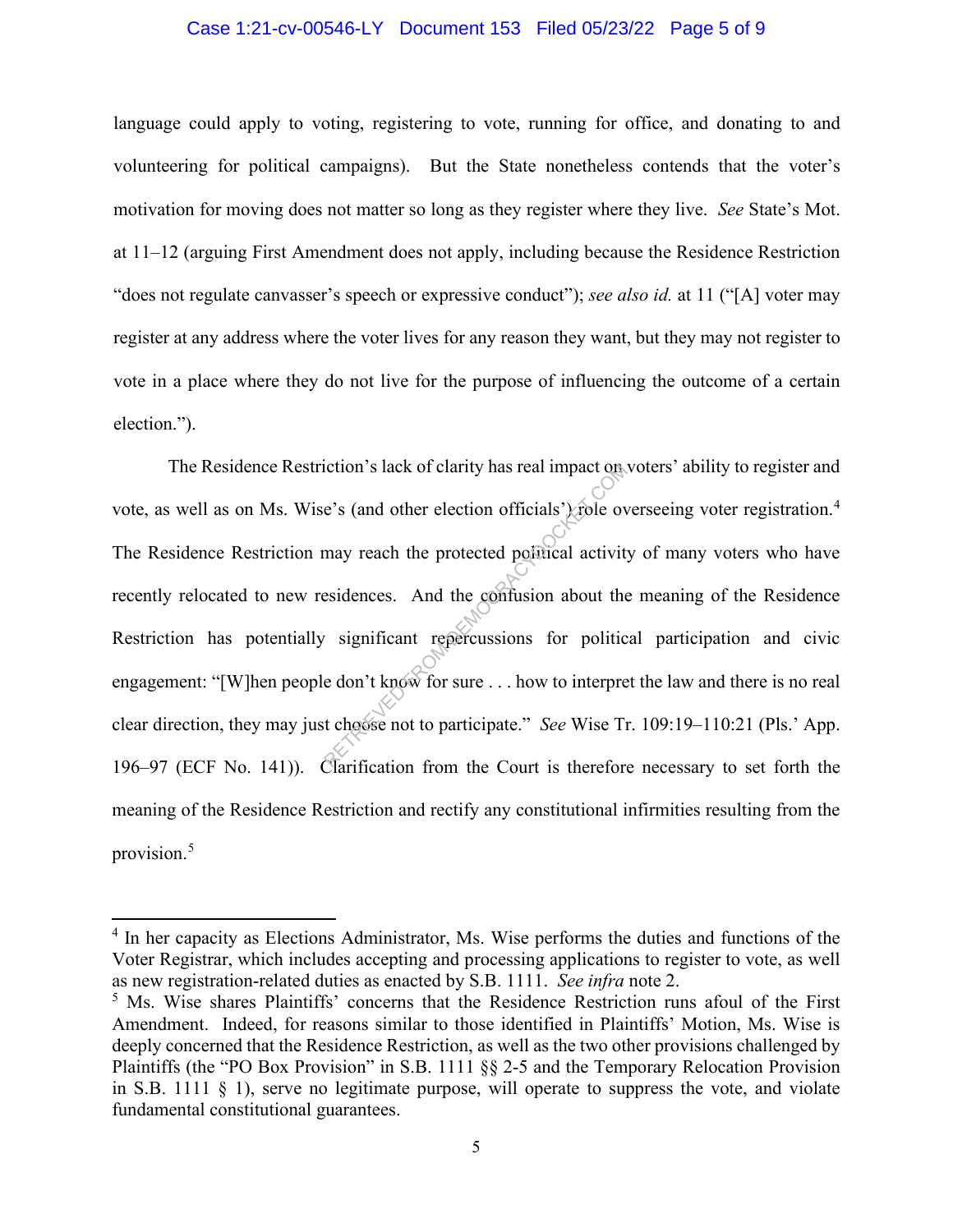#### **CONCLUSION**

Based on the foregoing, Defendant Wise respectfully requests that this Court issue a judgment that sets forth the meaning of S.B. 1111's Residence Restriction and addresses constitutional infirmities it creates.

Dated: May 23, 2022 Respectfully submitted,

*/s/ Orion Armon*  Orion Armon (CO SBN 34923)

COOLEY LLP Orion Armon (CO SBN 34923) oarmon@cooley.com 1144 15<sup>th</sup> Street, Suite 2300 Denver, CO 80202-2686 Telephone: +1 720 566-4000 Facsimile: +1 720 566-4099

COOLEY LLP Kathleen Hartnett\* (CA SBN 314267) khartnett@cooley.com Beatriz Mejia\* (CA SBN 190948) bmejia@cooley.com Sharon Song\* (CA SBN 313535) ssong@cooley.com David Louk\* (CA SBN 304654) dlouk@cooley.com Kelsey Spector\* (CA SBN 321488) kspector@cooley.com Germaine Habell\* (CA SBN 333090) ghabell@cooley.com Caroline A. Lebel\* (CA SBN 340067) clebel@cooley.com 3 Embarcadero Center, 20<sup>th</sup> Floor San Francisco, CA 94111-4004 Telephone: +1 415 693-2000 Facsimile: +1 415 693-2222 RETRIEVED FROM DEMOCRACY

> STATES UNITED DEMOCRACY CENTER Christine P. Sun\* (CA SBN 218701) 3749 Buchanan St., No. 475165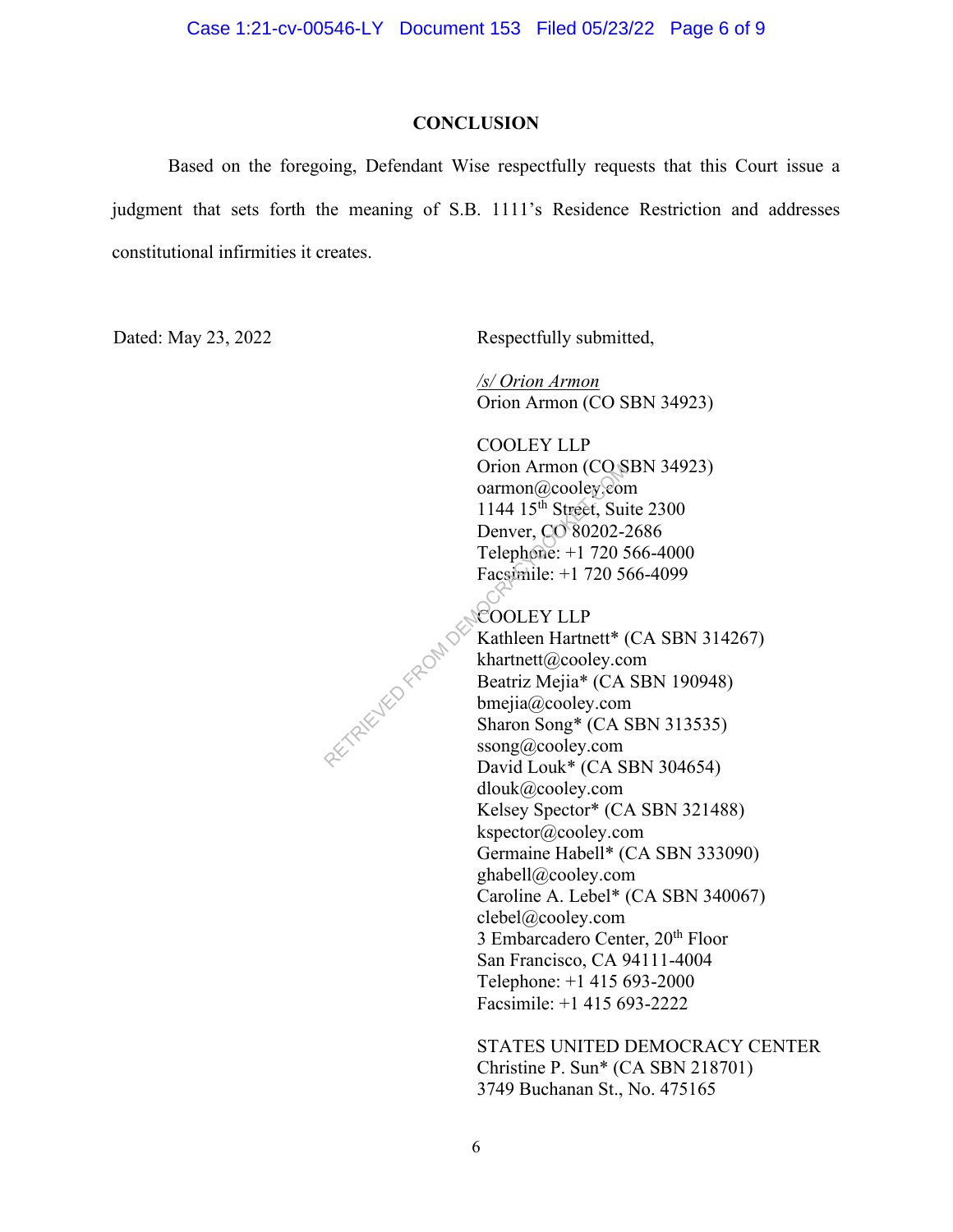San Francisco, CA 94147-3103 Telephone: +1 615 574-9108 christine@statesuniteddemocracy.org

STATES UNITED DEMOCRACY CENTER Ranjana Natarajan (TX SBN 24071013) 1801 E 51<sup>st</sup> St., Suite 365, No. 334 Austin, TX 78723 Telephone: +1 323 422-8578 ranjana@statesuniteddemocracy.org

STATES UNITED DEMOCRACY CENTER Robert Cotter\* (IL SBN 6334375) 7510 N. Greenview Ave., Apt. #3 Chicago, IL 60626 Telephone: (224) 235-2606 robert@statesuniteddemocracy.org

STATES UNITED DEMOCRACY CENTER Marina Eisner\* (DC SBN 1005593) 1101 17 Street NW Washington, DC 20036 Telephone: (240) 600-1316 marina@statesuniteddemocracy.org

SUSMAN GODFREY Neal S. Manne State Bar No. 12937980 Robert Rivera, Jr. State Bar No. 16958030 1000 Louisiana, Suite 5100 Houston, TX 77002-5096 Telephone: (713) 651-9366 Facsimile: (713) 654-6666  $n$ manne $@$ susmangodfrey.com rrivera@susmangodfrey.com RETRIEVED FROM DES

EL PASO COUNTY ATTORNEYS

Jo Anne Bernal (TX SBN 02208720) El Paso County Attorney Joanne.Bernal@epcounty.com John E. Untereker (TX SBN 24080627) Assistant County Attorney juntereker@epcounty.com 500 East San Antonio, Room 503 El Paso, Texas 79901 Telephone: +1 915 546-2050 Facsimile: +1 915 546-2133

*\*Admitted pro hac vice*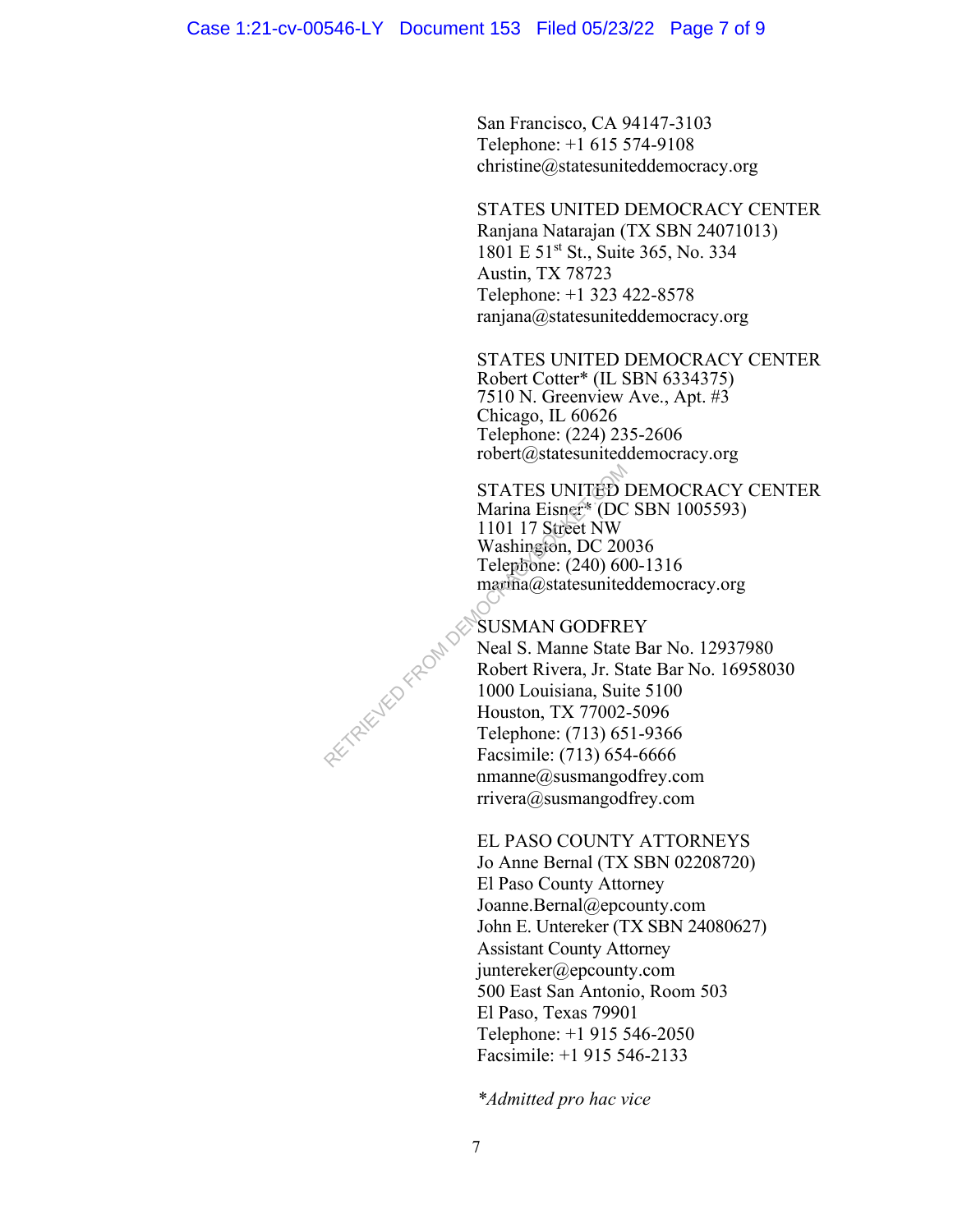# Case 1:21-cv-00546-LY Document 153 Filed 05/23/22 Page 8 of 9

*Attorneys for Lisa Wise, in her official capacity as the El Paso County Elections Administrator*

RECYFELIED FROM DEMOCRACYDOCKET.COM